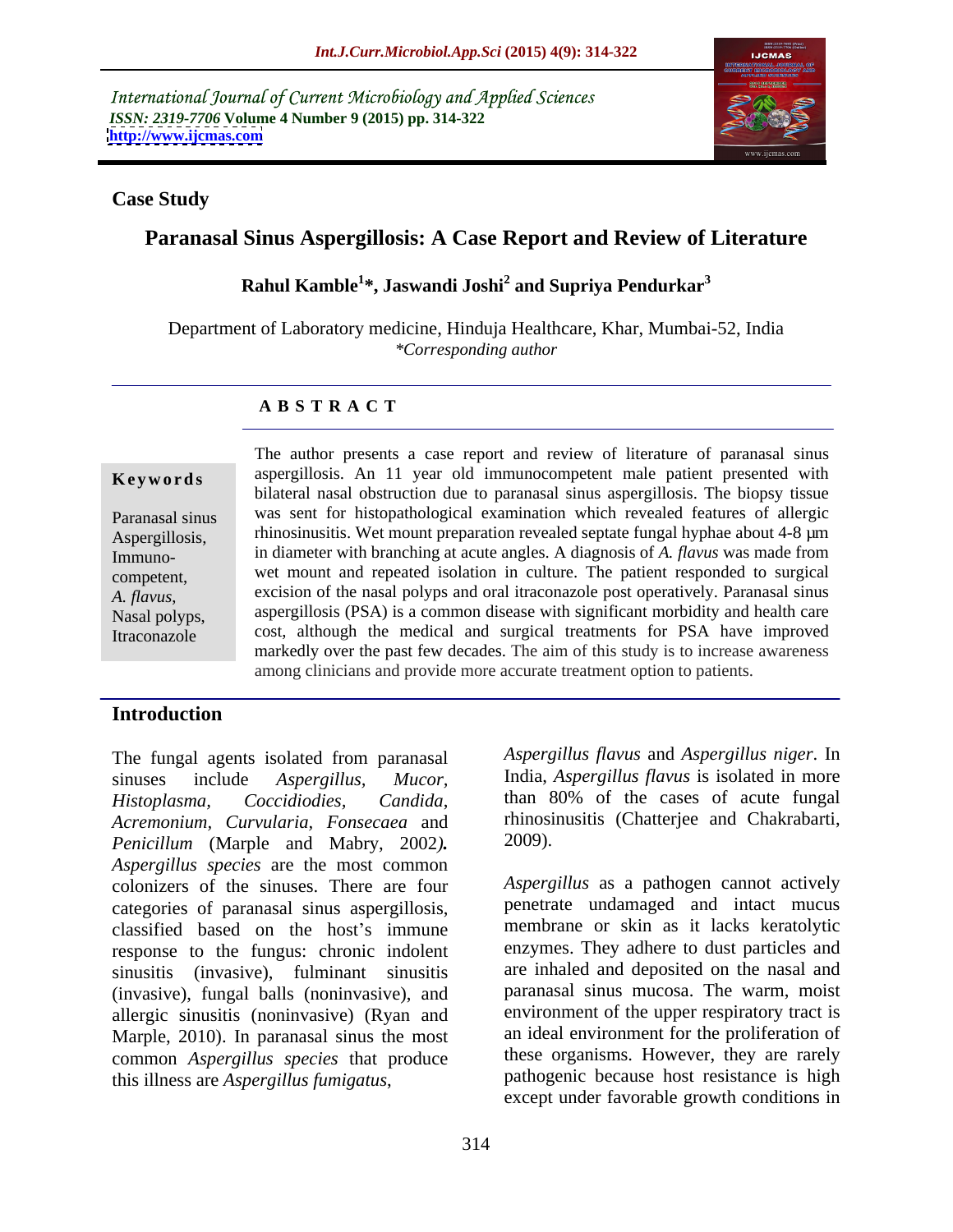highly susceptible individuals. The infections including fever, cough, sputum

Diagnosis of paranasal sinus aspergillosis use of corticosteroids, other can be made by history, clinical immunosuppressants or prolonged antibiotic examination, radiography, nasal endoscopy therapy. On general physical examination, and additional tests for allergy, aspirin she was a febrile with a blood pressure of sensitivity, bacteriology, and pulmonary function tests Prerequisites for diagnosis are minute. All other vital parameters were sinonasal polyps, infiltrative or non-<br>normal. infiltrative fungal hyphae on microscopy with Potassium Hydroxide (KOH) and were non- tender and probe could be moved histopathological examination of the all around the growth. Nasal mucosa was resected polyps and positive fungal culture of the tissue following surgery. A close nares blockage was assessed by patency test. clinical, endoscopic, and radiographic follow-up of paranasal sinus aspergillosis is rhinoscopy. Clinical examination of ears and important. Successful treatment includes early diagnosis, pre and post operative (CT) scan and magnetic resonance imaging steroids and antifungal therapy, surgical (MRI) revealed bilateral pale white nasal debridement of the polyps and caseous polyps. Fiber-optic endoscopic sinus surgery material with adequate drainage and (FESS) was done and biopsy tissue sent for ventilation along with control of the histopathological and microbiological underlying disease (Singh and Bholodia, studies. Hematological parameters were not 2005). suggestive of inflammatory pathology.

With the objective of understanding better presents a case report and literature review

A 31 year old female presented with history of nasal obstruction, mouth breathing and snoring since two years. The patient gave nasal discharge from nasal cavity. Onset was

pathology caused by *Aspergillus species* production, ear discharge, earache, tinnitus, depends on the immunologic state of the vertigo, ataxia and asymmetry of face or patients (Benoliel, 2001). facial pain were negative. She had no history pathogenesis of the disease, the author or glucose and culture did not show any of paranasal sinus aspergillosis. ray was normal. The patient was presumed **Case Report** not reactive for HIV and had no diabetes of tuberculosis, diabetes mellitus, asthma, use of corticosteroids, other 120/80 mm of Hg and pulse rate of 90 per Anterior rhinoscopy revealed bilateral pale white nasal polyps. Polyps normal with no bleed on touch. Bilateral There was no abnormal finding on posterior throat was normal. Computed tomography histopathological and microbiological Kidney function test and liver function tests were normal. Urine did not show any protein growth. Blood culture was sterile. Chest Xto be immunocompetent as the patient was mellitus, neutropenia, evidence of hematologic or any other malignancy in the body, or any concurrent infections.

history of scanty seropurulent, odourless Culture of the nasal secretions on Sabouraud insidious starting on left side and gradual was incubated at 37°C and 25°C. On day progression to bilateral total nasal blockage. three of incubation, yellowish growth Patient subsequently developed breathing suggestive of *Aspergillus flavus* was through mouth. She denied epistaxis, observed on SDA (Fig. 1). Lactophenol excessive sneezing, headache or trauma to Cotton blue preparation (LPCB) from nose. History of recurrent upper respiratory colony on SDA showed head of *Aspergillus*dextrose agar (SDA) with chloramphenicol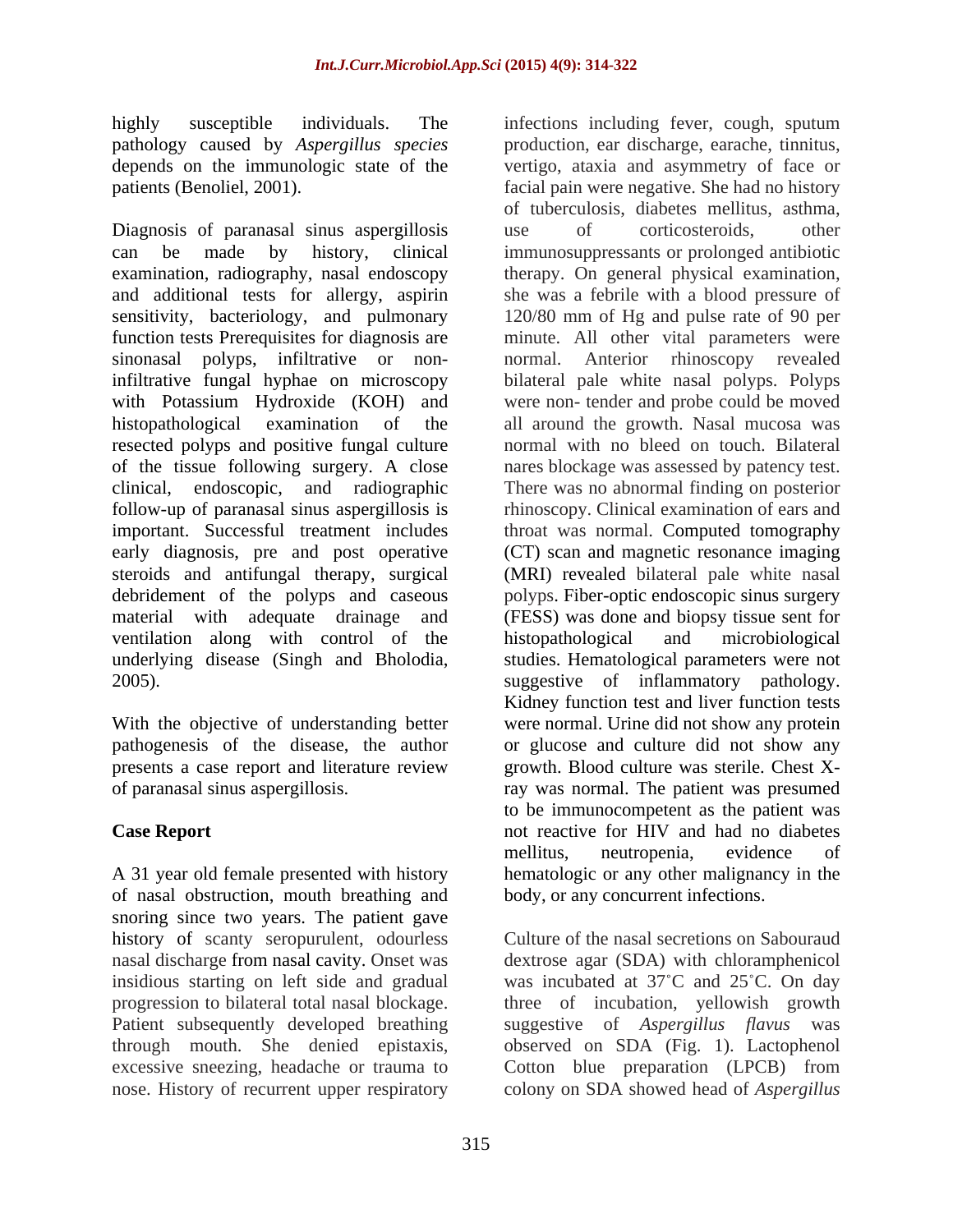*flavus* surrounded by sterigmata and conidia all over the surface (Fig. 2). The features man. *Alternaria, Penicillium, Cladosporium,* were consistent with the diagnosis of *Aspergillus flavus.* Histopathological fungi reported from paranasal sinuses. examination of the biopsy polyp tissue Mixed infection is also reported. Maxillary revealed abundant septate fungal hyphae and sinus and ethmoidal sinuses are commonly features of allergic rhinosinusitis. Patient was treated with oral itraconazole. She was *Schizophillum commune* and *A. niger,* reviewed for endoscopic examination after Aspergillus and Curvularia. Candida one month. Assessment revealed few *albicans* and *C. tropicalis* was reported as a bilateral small nasal polyps which were cause of allergic fungal rhinosinusitis excised by sphenoidectomy, uninectomy and (Sumangala, 2007). In studies performed in posterior ethmoidectomy. Biopsy was taken Indiaas well as Saudi Arabia, *A. flavus* from these samples and sent for appears to be the most common fungal histopathogical and microbiological studies organism cultured from paranasal sinuses. A which yielded *Aspergillus flavus*. higher incidence of *Aspergillus* disease has

malnutrition and the persons on prolonged nasal polyps, crust formation and sinus cultures yielding the *Aspergillus* was first noted in 1976 by Safirsteinand by

It was rarely noticed before eighties but the condition is now diagnosed easily with the 96% of chronic sinusitis. *Aspergillus* is the commonest isolate (95.8%) from paranasal in our plant. About 18 groups and 600 orbit, and subsequent cranial bone species of the genus *Aspergillus* are known,

**Discussion** climate-especially of *A. flavus* (Fadl A. Fadl With increasing numbers of isolated inour case report. However, rare immunocompromised patients (Diabetics, isolates of *Aspergillus* causing fungal patients with chronic renal failure, chronic sinusitis is also on the rise such as *A. tamari*  corticosteroid and antibiotic treatment) the *sydowii* (Chadiesh Nagarajan, 2014). The fungal infections of nose and paranasal population more commonly exposed to the sinuses has been on rise. Plaignaud was the irritant pollutants of traffic, dust, factories first one to report fungal sinusitis in 1791 residuals in compare to the population in the AD (Fergusson**,** 2000). The combination of other region often suffer from chronic but only eight species are pathogenic for *Candida*, *Dreshlera*, *Fusarium* are the other involved. Mixed infection due to *Aspergillus* and *Curvularia*, been reported in areas that have a hot, dry *et al.,* 2000), *A. flavus* was the pathogen (Rahul Kamble, 2015), *A. versicolor* and A. sinusitis. The disease is more common in warmer and humid climate.

Katzenstein and her colleagues in 1983. The pattern of organism varies from place to introduction of endosinuscopy and the better indolent invasive sinonasal infections occur diagnostic facilities and the incidence of in immunocompetent hosts in regions with fungal infections has increased dramatically high levels of environmental spores, such as in recent years. Fungi have been reported in the Sudan, Saudi Arabia, and other tropical sinuses (Joshi, 2007). *Aspergillus spp* infections have a progressive clinical course growing commonly in soil, in decaying over months to years, with invasion of the vegetation and organic debris are ubiquitous surrounding tissues: the ethmoid sinuses, place and depends upon age, habitual of the inhabitants, their immune status and the clinical factor (Rupa, 2001). Chronic or desert areas, and occasionally in patients with diabetes in other locales. These orbit, and subsequent cranial bone osteomyelitis and intracranial extension.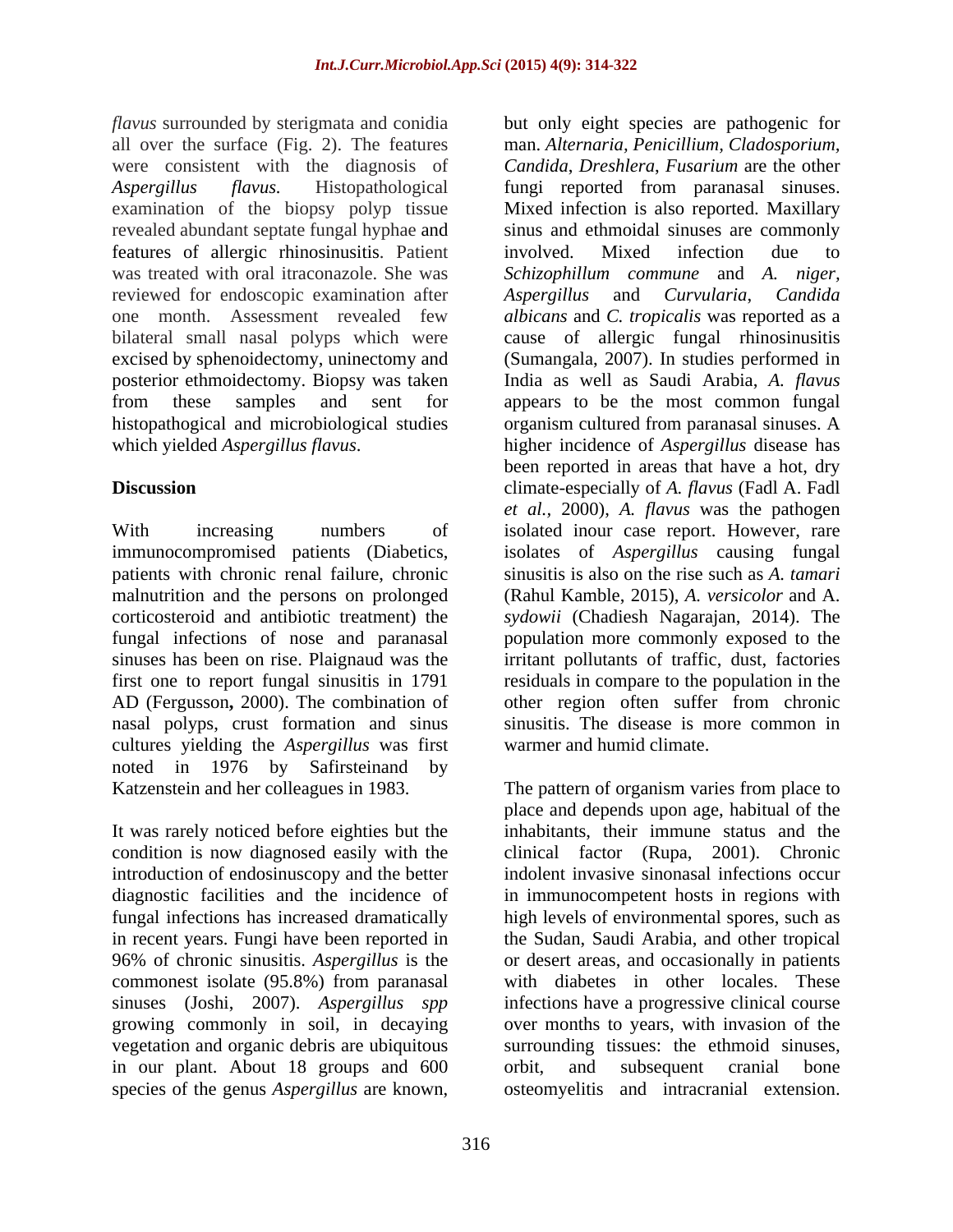*Aspergillus* sinus infections may also present as a fungus ball or mycetoma. These lesions usually remain confined to a single

*Aspergillus* allergic fungal sinusitis, deployed and highly effective innate effector typically occurs in immunocompetent, phase (non-specific or innate immunity); atopic young adults, with a long antecedent and (3) a delayed but robust adaptive history of allergic rhinitis, nasal congestion, effector phase characterized by headache, nasal polyposis, asthma, and/or immunologic memory (adaptive immunity). recurrent sinusitis. Primary symptoms of There are three different mechanisms of paranasal sinus aspergillosis are nasal blockage, nasal congestion, hyposmia or phagocytosis; and (c) humoral compounds. anosmia and if associated with chronic sinusitis a purulent nasal discharge. Secondary symptoms comprise post nasal drip, rhinorrhea, facial pain, headache and sleep disturbance (Panda, 1998). Aggressive clearance and local secretion of nasal polyposis and multisinus involvement inflammatory mediators by innate immunity is a hallmark of fungal sinusitis. Thick cells. *Aspergillus species* synthesizes toxins, brown to green cheesy material with such as gliotoxin, fumagillin and helvolic concretions, from the sinuses is very acid, that are able to inhibit this ciliary pathognomonic of allergic *aspergillus* movement. Also, the endothelial and sinusitis. Most theories consider polyps to epithelial cells are capable of internalizing be ultimate manifestation of chronic conidia, which can facilitate the infection. inflammation. Therefore, conditions leading to chronic inflammation in the nasal cavity can lead to nasal polyps.

The underlying mechanisms of paranasal macrophages to kill conidia, their sinus *aspergillosis* are still largely unknown. effectiveness is not 100%. Several hypotheses have been put forward Polymorphonuclear neutrophils are including chronic infection, aspirin responsible for the destruction of the hyphae intolerance, alteration in aerodynamics with of *A. fumigatus*, and they are able to kill the trapping of pollutants, epithelial disruptions, conidia that escape destruction by the epithelial cell defects/ gene deletions, macrophages. The hyphae are too large for inhalant or food allergies. According to the phagocytes to internalize for destruction; Corey research, persistence of allergic however, monocytes and macrophages have fungal sinusitis with recurrence of sinonasal extracellular antifungal activity that is able symptoms (with or without polyposis) is common, particularly when there has been incomplete eradication of allergic fungal mucin. Even when the patient is clinically disease free, recurrence can occur The immune response against an *Aspergillus* presumably from reexposure to fungal *species* infection is usually a mixed responseantigens (Corey, 1995).

**Immune mechanism** (Blanco and Garcia, 2008)**:**

sinus cavity for months to years, with little Host defence against *Aspergillus*comprises tissue reaction and no invasive features. the following sequence of events: (1) recognition of the pathogen; (2) a rapidly effector phase characterized by defence: (a) physical barriers; (b)

### **Physical barriers:**

Include mucous membranes, mucociliary clearance and local secretion of

## **Phagocytosis:**

In spite of the enormous capacity of the macrophages to kill conidia, their effectiveness is not 100%. Polymorphonuclear neutrophils are to damage the fungi in an important way

### **Humoral compounds:**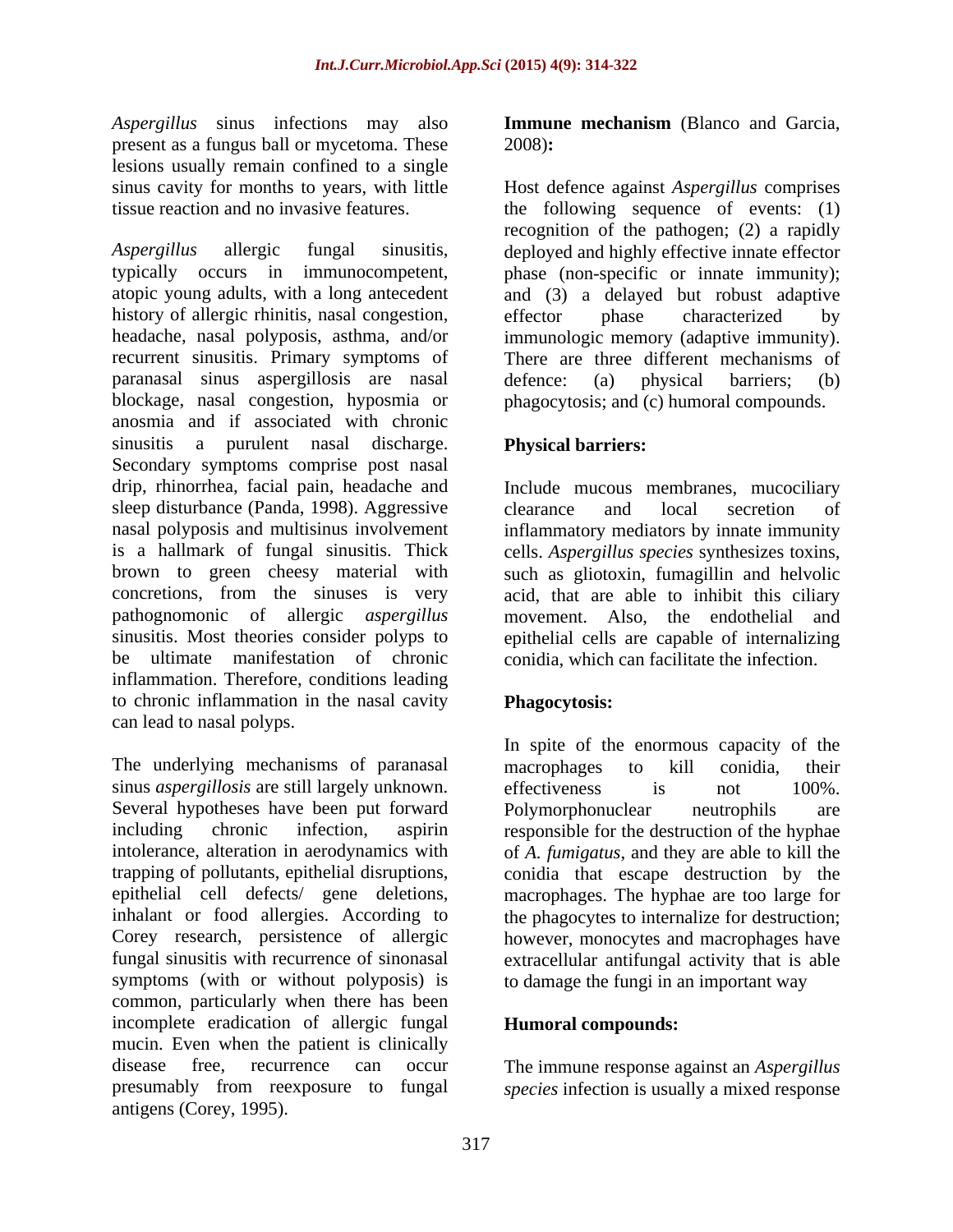that is as much humoral as cellular, but it is suspected. *Aspergillus* hyphae are difficult effective only if it is associated with a IL-2, IFN-g and IL-12. If the response is

It is intimately related to the ability of is associated with the production of certain lesions are important not only to is not through mucous membranes, but sinus opacities, with or without the possibility that the disease occurs in immunocompetent individuals.

Definitive diagnosis of paranasal sinus 30% 50% of cases, especially in the aspergillosis requires both histopathologic cribriform plate, posterior wall of the frontal evidence of acute-angle branching, septated sinus, ethmoid septa, lamina papyracea, and non pigmented hyphae measuring 2–4 m in energial antral wall. Intracranial spread of the width, and culture(s) yielding *Aspergillus* species from specimens obtained by biopsy the sinuses with cranial cavity. It is a from the involved site (Chrostowski and dreaded complication, as it is usually fatal if Pongracic, 2002). The septated hyphae of not treated promptly. Orbital involvement *Aspergillus* are best detected by occurs by contiguous spread of the disease Gomorimethenamine silver and Periodic from paranasal sinuses, by expansion or acid Schiff stains and it would be desirable bone erosion due to pressure effect of the to include these stains in the initial tissue evaluation if invasive fungal disease is

cellular answer, with increase of CD4 species, *Pseudallescheria boydii,* agents of lymphocytes, and elevation of the levels of phaeohyphomycosis, and some other molds. largely humoral, with an increase in the of the respiratory tract (e.g., sputum and production of antibodies, IL-4, IL-5 and IL- nasal cultures) are usually a result of 10, it is usually associated with progression colonization in the immunocompetent host of the disease. but may indicate invasive disease in the **Disseminated aspergillosis:** sinonasal infections may or may not be members of the genus *Aspergillus* to and the subsequent treatment approach may synthesize substances, such as elastase, that also vary, depending on the degree of are able to invade non-necrotic tissues and immunocompetence of the host. Biopsy and penetrate into the bloodstream. This capacity subsequent fungal culture of suspicious types of lateral spores, named aleuriospores, demonstrate mucosal invasion but also to which are usually observed when the fungus differentiate *Aspergillus* infections from grows *in vivo*. Once the fungus has those caused by other isolates, such as those penetrated into the bloodstream, it spread to due to *Mucorales* or *Alternaria* species. the organs. Development begins upon arrival Nasal endoscopy may be normal or show at the capillary vessels, causing an mucosal oedema, or polyps with or without inflammatory local reaction by the host, in allergic mucin (thick yellow green mucus which neutrophils and monocytes plugs) on one or both sides. Sinus CT scan participate. Therefore, because the entrance may reveal heterogeneous and serpiginous directly into the bloodstream, the first line of pseudocalcifications and bone lysis on one defence that is so effective in or both sides. Serum hyper-eosinophilia may immunocompetent individuals and it raises be present. Type I hypersensitivity to fungal to distinguish from those of *Fusarium Aspergillus* species recovered from cultures immunocompromised host. *Aspergillus* invasive and can follow a fulminant or an indolent course. The disease manifestations lesions are important not only to sinus opacities, with or without species is frequent.

> Bone destruction from erosion is seen in infection occurs due to close proximity of polyps or fungal tissue invasion.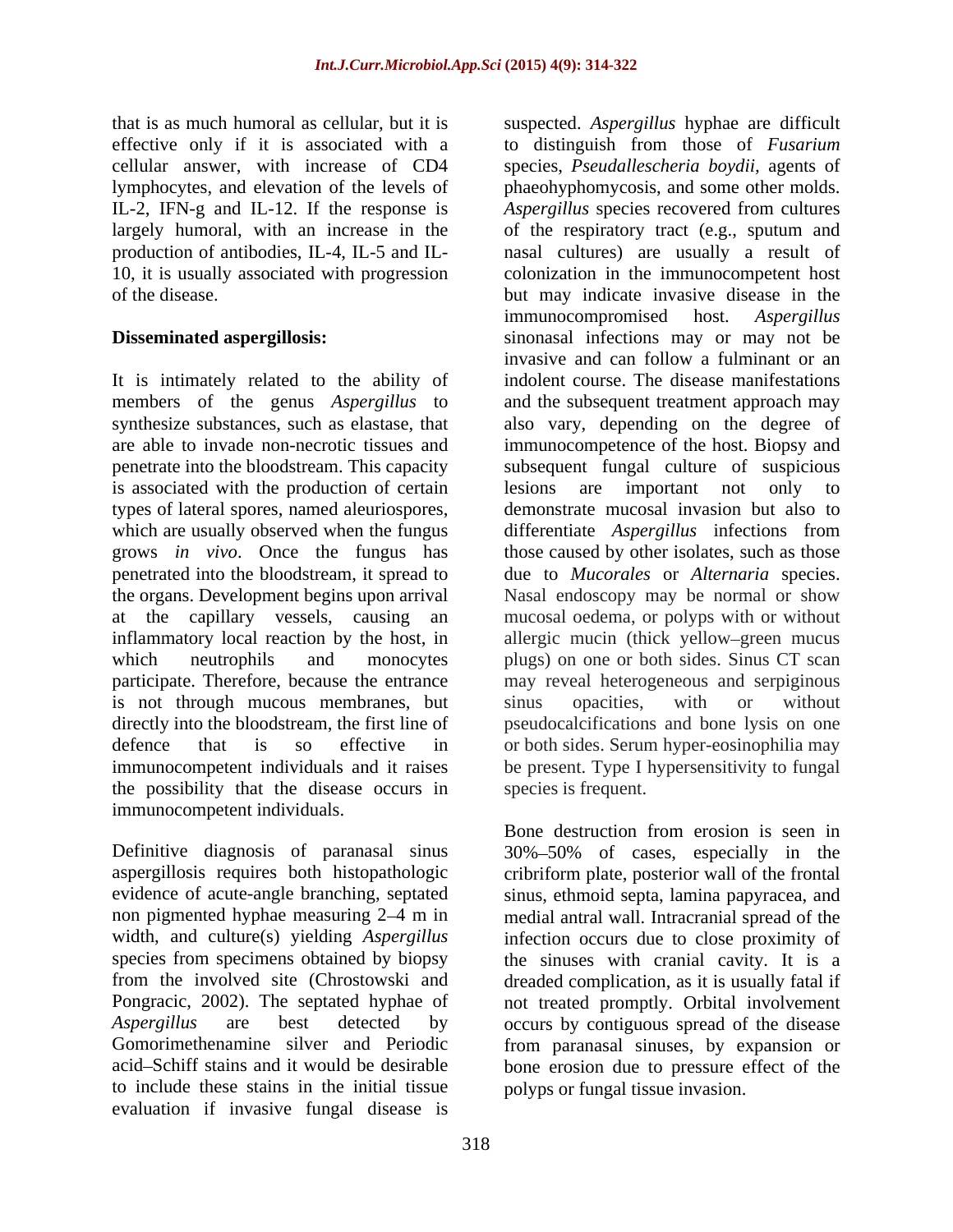| <b>Table.1</b> Case reports of paranasal sinus by <i>Aspergillus</i> species with description of patients' |  |
|------------------------------------------------------------------------------------------------------------|--|
| mptoms                                                                                                     |  |

| <b>Sr</b>              | <b>References</b>      | <b>Country</b> |          | Number   Fungal isolate          | <b>Symptoms</b>                              |
|------------------------|------------------------|----------------|----------|----------------------------------|----------------------------------------------|
| $\mathbf{n}\mathbf{o}$ |                        |                | of cases |                                  |                                              |
|                        | Jayant                 | India          | 21       | $A.$ flavus $(15)$ ,             | discharge, headache,<br>Nasal                |
|                        | Deshmukh et            |                |          | A. fumigatus $(4)$ ,             | nasal blockage either bilaterally            |
|                        | al., 2014              |                |          | A. $niger(2)$                    | unilaterally,<br>halitosis,<br><sub>or</sub> |
|                        |                        |                |          |                                  | hyposmia or anosmia, facial                  |
|                        |                        |                |          |                                  | pain or fullness and dental pain.            |
| $2^{\circ}$            | Chadiesh               | India          |          | A. versicolor                    | A versicolor:nasal blockage                  |
|                        | Nagarajan<br><i>et</i> |                |          | A. sydowii                       | A sydowii:headache, nasal                    |
|                        | al., 2014              |                |          |                                  | discharge and frequent sneezing              |
|                        | Rahul Kamble,   India  |                |          | A. tamarii                       | Nasal<br>obstruction,<br>mouth               |
|                        | 2015                   |                |          |                                  | breathing and snoring                        |
|                        | Sumangala              | $et$ India     |          | A. fumigatusand                  | Nasal obstruction and foul-                  |
|                        | al., 2014              |                |          | A. niger                         | smelling nasal discharge                     |
|                        | Satyanarayana, India   |                | 30       | A. $flavus(18)$ and Nasal polyps |                                              |
|                        | 2015                   |                |          | A. fumigatus(12)                 |                                              |
| 6                      | Elgylani Hind Sudan    |                | 13       | $A.$ flavus $(5)$ ,              | Nasal polyps                                 |
|                        | and<br>Wafa,           |                |          | $A.$ fumigatus $(2)$ ,           |                                              |
|                        | Elhag, 2014            |                |          | A. $niger(6)$                    |                                              |
|                        | Fadl A. Fadl et Saudi  |                |          | A. flavus                        | Nasal polyps, asthma, or both                |
|                        | al., 2009              | Arabia         |          |                                  | with radiographical evidence of              |
|                        |                        |                |          |                                  | pansinusitis                                 |
|                        | Kordbacheh $et$ Iran   |                | $\Omega$ | $A.$ flavus $(7)$ ,              | Nasal polyps                                 |
|                        | al., 2006              |                |          | A. fumigatus(2),                 |                                              |
|                        |                        |                |          | Rhizopus(1)                      |                                              |
| $\overline{9}$         | Maroof Aziz Pakistan   |                | 19       | Aspergillus                      | Proptosis,                                   |
|                        | Khan et al.,           |                |          | species                          | nasal obstruction and multiple               |
|                        | 2010                   |                |          |                                  | nasal polyps                                 |
| <sup>10</sup>          | Isabel Cristina Brazil |                | 32       | $A.$ flavus $(6)$ ,              | Chronic sinusitis refractory to              |
|                        | Espíndola              |                |          | A. fumigatus(14),                | medial management                            |
|                        | Cardoso et al.,        |                |          | A. niger(2),                     |                                              |
|                        | 2015                   |                |          | A. $terreus(1)$ ,                |                                              |
|                        |                        |                |          | A. <i>fischeri</i> (1), and      |                                              |
|                        |                        |                |          | Aspergillus                      |                                              |
|                        |                        |                |          | sp., (3)                         |                                              |
| 11                     | Present study          | India          |          | A. flavus                        | Nasal obstruction,                           |
|                        |                        |                |          |                                  | mouth breathing and snoring,                 |
|                        |                        |                |          |                                  | scanty seropurulent, odourless               |
|                        |                        |                |          |                                  | nasal discharge                              |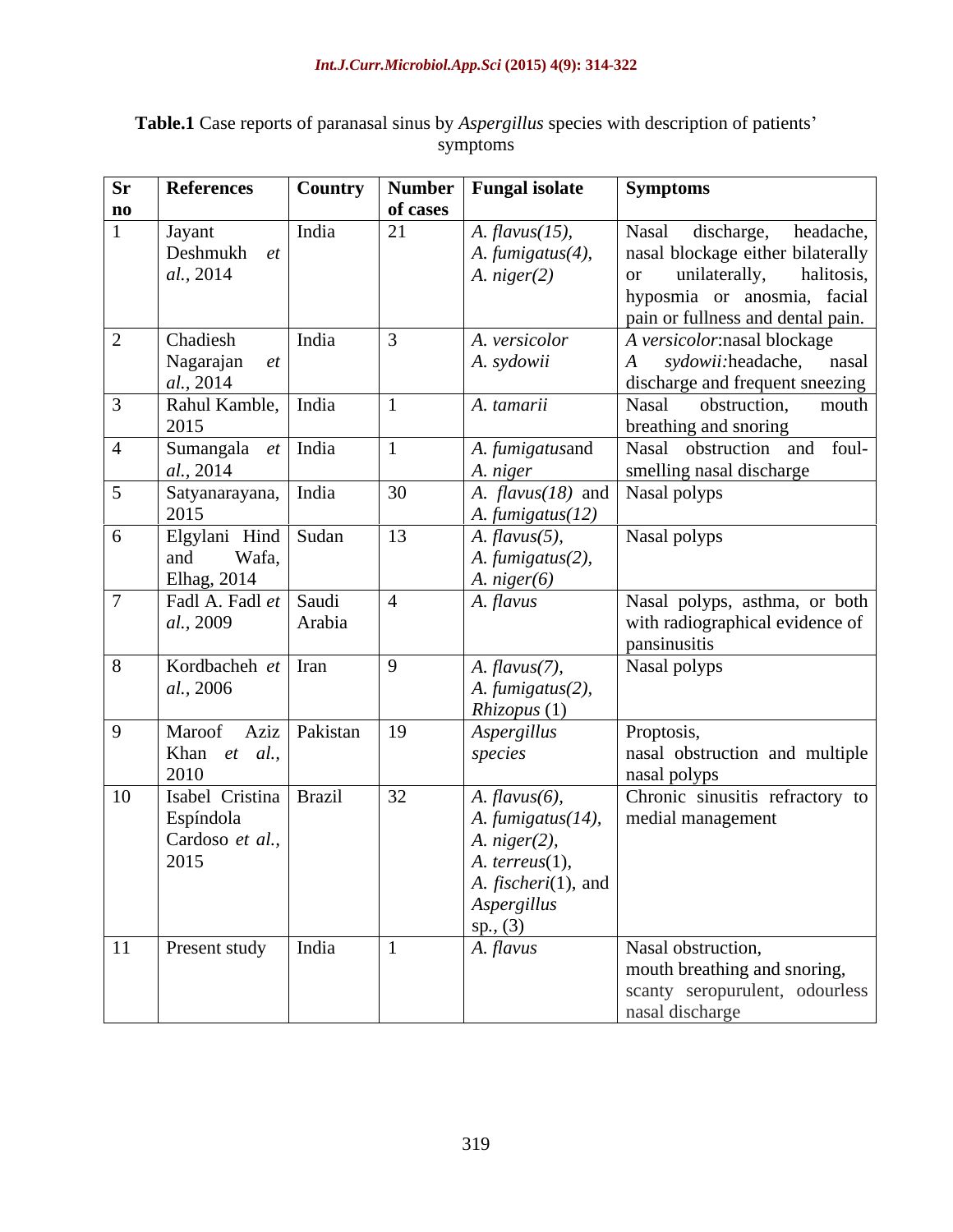

**Figure.1** *Aspergillus flavus* growth on Sabouraud dextrose agar

**Figure.2** Lactophenol Cotton Blue preparation (LPCB) showing head of *Aspergillus flavus* surrounded by sterigmata and conidia all over the surface



It is considered to worsen the prognosis of Medical treatment includes postoperative sinonasal *Aspergillosis*. Moreover, the oral corticosteroids, antiallergic superior orbital fissure and optic canal inflammation therapy, surgical debridement, directly open into the middle cranial fossa, aeration, oral itraconazole and steroids and are ready pathways for further<br>intracranial spread of the infection.

intracranial spread of the infection. is necessary in all the cases where the fungaloral corticosteroids, antiallergic (Agarwal, 2005). Postoperative Itraconazole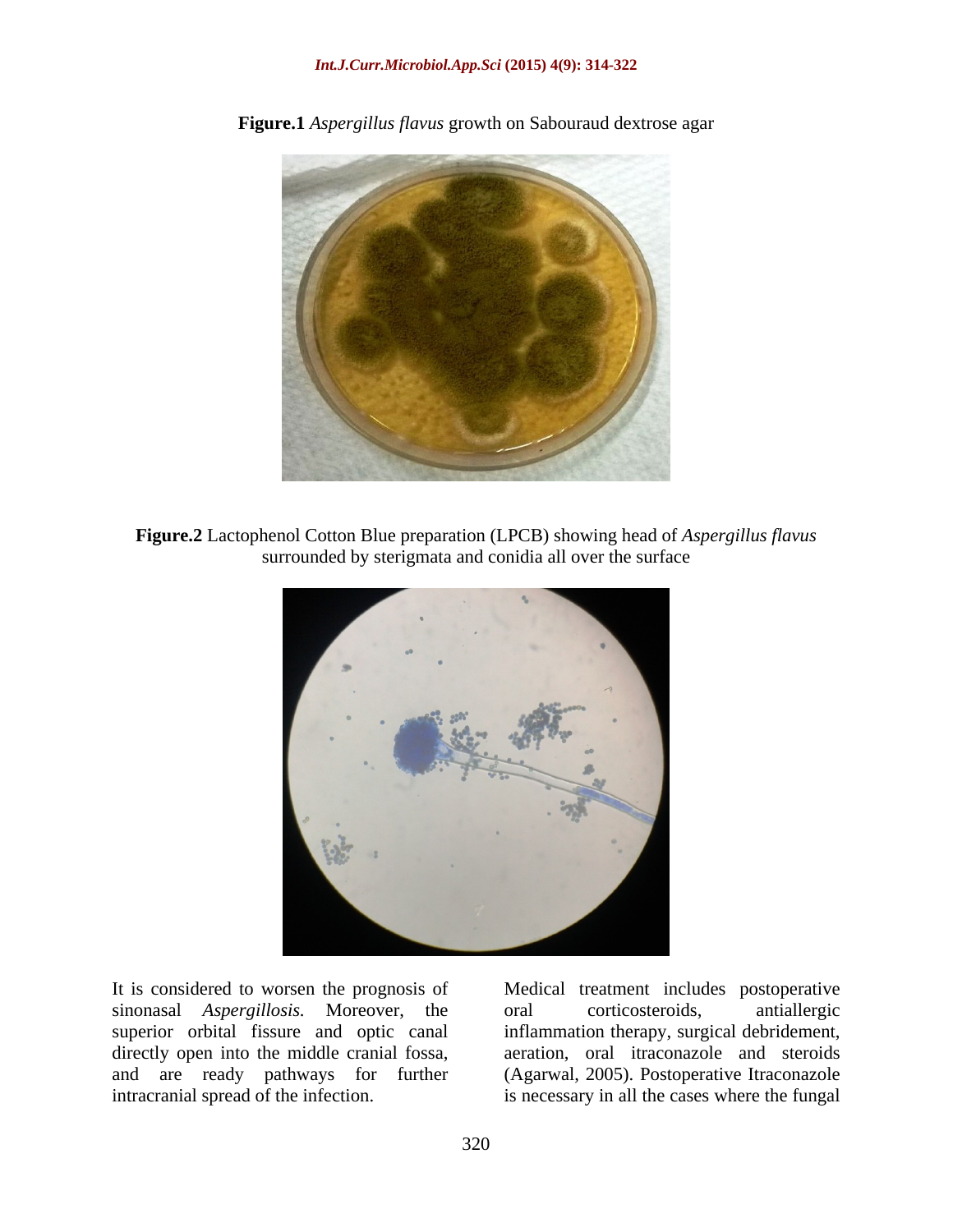culture is positive. Local amphotericin B sinonasal lavage or spray after debridement has been used by some clinicians. The role Author acknowledges the immense help of antifungal therapy is secondary Systemic and topical steroid play an important role in prevention of recurrence. Although surgical debridement alone may be curative in immunocompetent hosts, it may increase References mortality among patients with neutropenia. Endoscopic surgery has been used for Agarwal S, Kanga A, Sharma V, Sharma ethmoid sinus disease, in which an  $DR$ , Sharma ML. Invasive ethmoidectomy is performed in an anterior *aspergillosis* involving multiple to posterior direction, with debridement continued as far posteriorly as abnormal tissue is encountered; more extensive surgery is indicated when there is Benoliel P. 2001. Treatment of sino-nasal widespread involvement of the paranasal sinuses or lateral nasal wall, or when orbital, facial, or intracranial involvement is present. Despite this approaches, multiple 388–94.

There is a need to develop a greater Chadiesh Nagarajan, Premamalini understanding of the pathogenesis of the Thayanidhi, Anupma J. Kindo, disease, formulate better and more sensitive Vijayakumar Ramaraj, Sanjeev diagnostic techniques, develop superior antifungal agents and increase an awareness of the disease among clinicians. The final specimen obtained during surgery should be submitted for histopathological examination 17. to detect invasion of the tissues as this has Chatterjee SC, Chakrabarti A. 2009. effects on further management of disease. Epidemiology and medical The use of follow-up measurements of total serum IgE during treatment of allergic fungal sinusitis can help to monitor disease activity. More important is the need to Chrostowski D, Pongracic J. Control of develop antifungal susceptibility testing for *Aspergillus species* and means to prevent occurrence of the disease especially in  $\mu$  immunocompromised individuals.  $\mu$  and  $\mu$  and  $\mu$  and  $\mu$  and  $\mu$  and  $\mu$  and  $\mu$  and  $\mu$  and  $\mu$  and  $\mu$  and  $\mu$  and  $\mu$  and  $\mu$  and  $\mu$  and  $\mu$  and  $\mu$  and  $\mu$  and  $\mu$  and  $\mu$  and  $\mu$  and  $\mu$  Knowledge of local patterns of infection and Corey JP, Delsupehe KG, Ferguson BJ. antifungal susceptibility would prove useful in selecting empirical therapy and allergic, infectious, or both? columine is positive. Local amplibuoris and the prophylactic strategies are used by source the strategies are the column of the material interest of the distance of the material temperature and the column of the column of

received from the scholars whose articles are cited and included in references of this manuscript.

# **References**

- DR, Sharma ML. Invasive *aspergillosis* involving multiple paranasal sinuses: a case report. *Indian J Med Microbiol.,* 23(3):  $195 - 7.$
- polyposis by *Candida albicans* immunotherapy: apropos of 4 cases. *Allerg. Immunol (Paris),* 33(10):  $388 - 94.$
- recurrences are common. Blanco, J.L., Garcia, M.E. 2008. Immune **Conclusion and recommendations** *Immunol. Immunopathol.,* 125: 47 response to fungal infections. *Veter.*  70.
	- Chadiesh Nagarajan, Premamalini Thayanidhi, Anupma J. Kindo, Vijayakumar Ramaraj, Sanjeev Mohanty, Ravikumar Arunachalam, 2014. Fungal rhinosinusitis: report of uncommon *Aspergillus* species as etiological agents. *IJCRI,* 5(1): 13 17.
	- Epidemiology and medical mycology of fungal rhinosinusitis. *Otorhino Laryngol. Clin.,* 1(1): 1 13.
	- chronic nasal symptoms. Directing treatment at the underlying cause. *Postgrad. Med.,* 111(6): 77–8, 83–4,  $87 - 8.$
	- 1995. Allergic fungal sinusitis: allergic, infectious, or both? *Otolaryngol. Head Neck Surg.,*